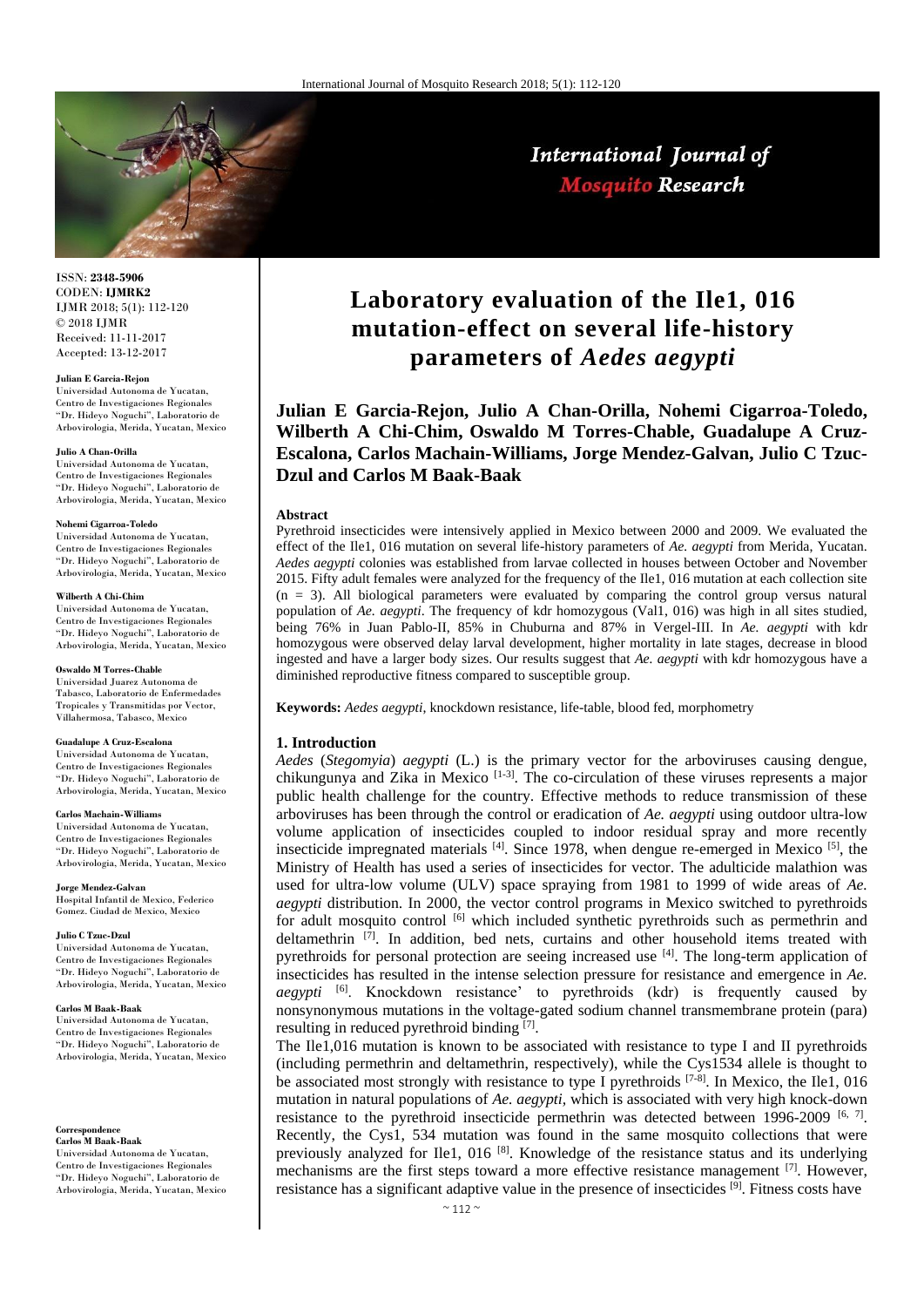been described as the adaptive consequences of resistance  $[10]$ ; it has been observed that resistant and susceptible strains of *Ae. aegypti* frequently differ in fitness components, including longevity, fecundity and fertility  $[9-13]$ . Thus, since the advantage of fitness is not conclusive among resistant strains, a study in a well-defined geographical scale may provide evidence of fitness cost associated to site targeted mutation in natural populations.

Currently, there is limited knowledge of morphometry of *Ae. aegypti* associated with insecticide resistance [10, 14]. Specific phenotypes are selected under insecticide selection pressure [7]. This phenotypic variation can be scored by measurable changes in the insect morphology. By morphometric techniques it is possible to measure size, shape, and the relation between size and shape of insects [15] . This technique has been used in studies of differentiation of sympatric populations of *Anopheles* and *Culex* species [16] and can also be used to determine the morphological changes of mosquitoes associated to insecticide resistance.

The strong dependence on pyrethroids to control adult populations of *Ae. aegypti* in the State of Yucatan has led to the presence of the Ile1,016 and Cys1,534 mutations in these insects which confers knockdown resistance to permethrin and deltamethrin  $[6, 17]$ . However, the fitness cost associated to pyrethroid-resistance of *Ae aegypti* is unknown. In the present study, we evaluated the effect of the Ile1, 016 mutation on several life-history parameters of *Ae. aegypti*, in order to fill these gaps in our knowledge.

## **2. Materials and Methods**

## **2.1 Rearing of** *Ae. aegypti* **laboratory colonies**

Three *Ae. aegypti* colonies were used in this study and were established from larvae collected from buckets placed in houses in the city of Merida (population  $\sim$  800,000) over a

two-month period from October to November 2015. At each collection site, we collected immature larvae from at least 15 different buckets in each of three different neighborhoods located at least 10 km apart from each other (Figure 1). Emerged adults were identified to species and *Ae. aegypti* females were blood fed on mice to generate F1 eggs. Larvae development was maintained at 28±1 °C, 80% RH with a photoperiod of 12-h light-dark cycle. Merida city is located in the Yucatan State in southeastern Mexico. The area has a flat and low elevation (~0-250 m) with bedrock of limestone and a subtropical climate. In the last ten years (2006-2015) the city has experienced a mean annual temperature of 26.5 °C, with a maximum of 34.2  $\degree$ C and minimum of 21.1  $\degree$ C recorded. The mean annual rainfall was 871 mm, with peaks in June-September in the range of 1,161 mm to 1,792 mm (based on data from a weather station operated by Comision Nacional del Agua at the Merida airport, http://www.tutiempo.net/clima/Aerop Internacional\_Merida Yuc/766440.htm; last accessed December 2016). Vergel-III and Juan Pablo-II neighborhoods were selected in this study because they are neighborhoods with high dengue virus transmission [1] and the Ile1, 016 mutation has been reported in *Ae. aegypti* [6, 17]. Chuburna, a neighborhood with low dengue transmission where the *Ae. aegypti* Ile1, 016 mutation is unknown was included because we expected to find low frequency of this mutation. At the time of this study, local authorities used ultra-low volume (ULV) spraying with the organophosphate insecticides (chlorpyrifos and malathion) and indoor space spraying with pyrethroids (deltamethrin) and organophosphates (malathion) for adult *Ae. aegypti* control [18]. The study was conducted in the Arbovirus laboratory of the Universidad Autonoma de Yucatan between November 2015 and April 2016. The susceptible strain New Orleans donated by Colorado State University, was used as a control.



**Fig 1:** Study site in Merida city, Yucatan, Mexico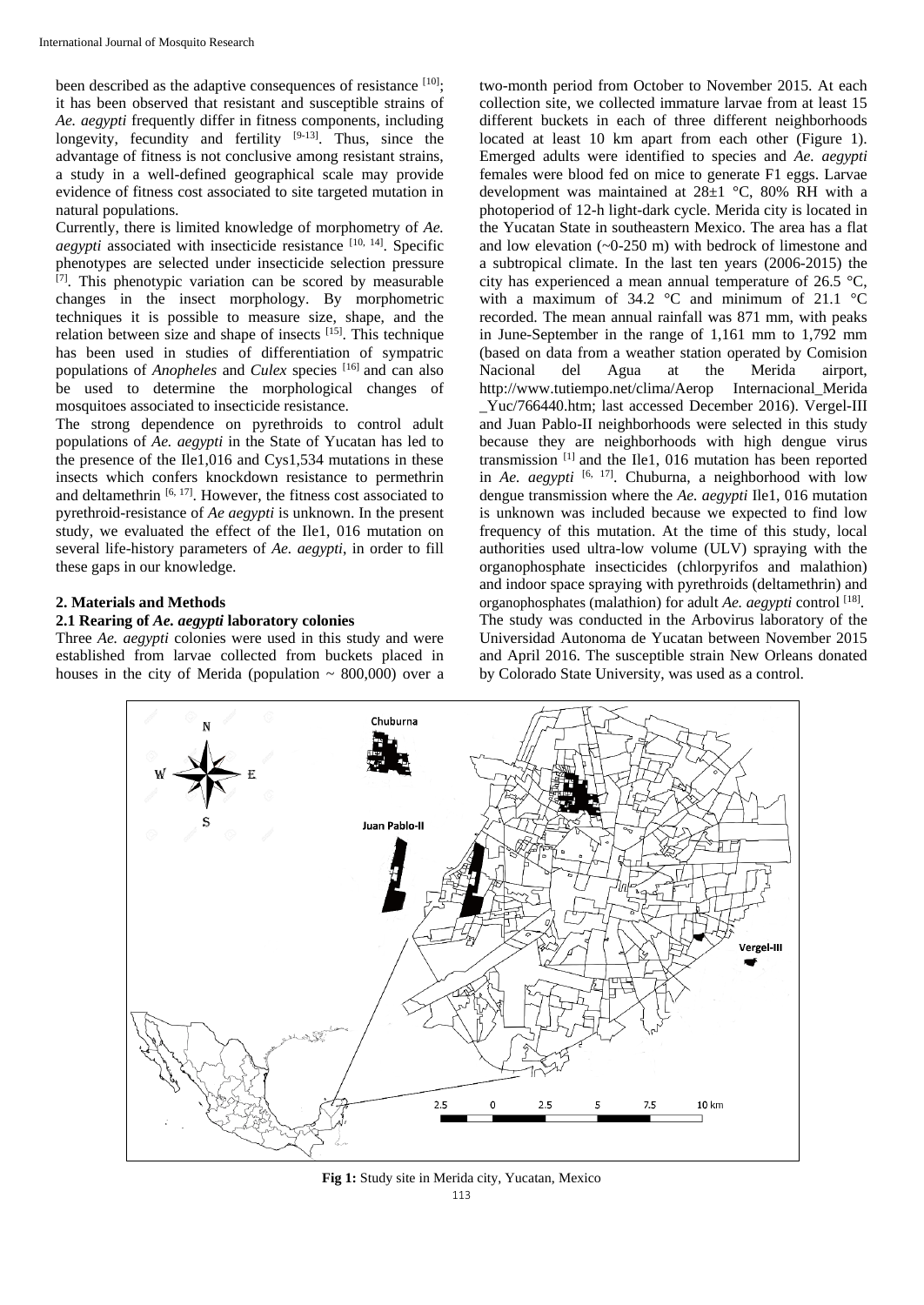# **2.2 DNA isolation and analysis of the frequency of the Ile1, 016 mutation**

To examine the presence of the Ile1, 016 mutation, 50 *Ae. aegypti* females  $(F_1)$  at each collection site were used. Deoxyribonucleic acid (DNA) was obtained from individual adults by salt technique <sup>[19]</sup>. The concentration and quality of each DNA sample were determined using a Thermo Scientific NanoDrop 2000 R spectrophotometer (Providence, RI) and visualized on 2% agarose in the ultra lum U.V trans illuminator. Genotypes at the Ile1,016 locus were detected using Real-Time PCR (Polymerase chain reaction) to identify Isoleucine 1,016 in the *Ae. aegypti* "para" gene <sup>[6, 17]</sup>. The reaction mixture consisted of  $5.34$  μl ddH2O, 12.5 μl of 2x IQTM SYBR® Green Supermix, 0.72μl primer Val 1016F, 0.72μl primer Ile 1016F and 0.72μl primer Ile 1016R for a total volume of 20μl. The PCR reaction mixture was heated to 95°C for 3 min, 95°C for 10 s, 60°C for 10 s, 72°C for 30 s, 39 more times to step 2 min with 95°C for 10 s, melting curve 65°C to 95°C, increment 0.2°C per 10 sec. Genotypes were determined in a single-tube reaction using two different "allele-specific" primers, each of which contained a 3´nucleotide corresponding to one of the two alleles and a reverse primer that amplified both alleles. Allele specific primers were manufactured (Operon Inc., Huntsville, Al) with  $5$ 'tails  $^{[20]}$  that were designed to allow discrimination between SNP alleles based on size or melting temperature.

The valine allele specific primer was Val1, 016 (5<sup> $\prime$ </sup> [GCGGGCAGGGCGGCG GGGGCGG GGCC] ACAAATTGTTTCCCACCCGCACCG G-3´) and the isoleucine allele specific primer was Ile1, 016 (5´- [GCGGGC]ACAAATTGTTTCCCA CCCGC ACTGA-3´). Brackets indicate the portion of the primer added for melting curve PCR. The reverse primer was Ile1, 016r 5´- GGATGAACCS AAATTGGACAAAAGC-3<sup>^[7]</sup>.

# **2.3 Life-table of** *Ae. aegypti*

All biological parameters were evaluated by simultaneously comparing New Orleans (control) versus Vergel-III, Juan Pablo-II and Chuburna strains; were reared under identical conditions, including initial larval density, feeding, temperature and illumination regimens. Eggs were induced to hatch for approximately 24 hours and then used for the bioassays.

The development of each immature stage from the first instar to the fourth instar and up to the pupal stage was observed daily. Each strain was evaluated in ten replicates of 25 newly emerged larvae and were then randomly transferred to plastic trays (28x23x11 cm) with 1.5 L dechlorinated water and 0.5 g of goldfish food (Biopro®, Monterrey, N. L., Mexico). New food supplement was added every two days. Life-table parameters were calculated according to the equations described <sup>[21]</sup>. The number of larvae that survived  $(n_x)$  were counted and recorded. Mortality, expressed as a mortality rate  $(q_x)$  was calculated as follows:  $q_x = d_x/n_x$ , where  $x = a$ ge interval (day),  $d_x$  = number dying during the age interval *x* to *x*   $+ 1$ , and  $n_x$  = number of survivors at start of age interval *x*.

Each emergent pupa was separated into a container with approximately 100 ml of water. The container was identified with a label carrying the date and time of pupation. After 72 hrs., the containers were examined for pupal mortalities, and the number of dead pupae was noted. Mosquitoes that died in the process of emergence were also recorded as a part of pupal mortality.

# **2.4 Feed and fecundity of** *Ae. aegypti*

Mated four-day old females  $(F_2)$  were blood-feed on anesthetized mice (Animal Ethic authorization: CEI082015- CIR-UADY). Batches of 30 freshly fed females by study site were killed by freezing and weighed in an analytical balance (Velab® ve-204). The amount of blood ingested by females was inferred as the weight ratio before and after the blood meal, as previously described  $[22]$ . The remaining females were allowed to develop their eggs and were kept in 30 cm<sup>3</sup> screened cages at  $27 \pm 1$ °C, 70% RH, and fed with sucrose solution (10%) by mean of cotton pads. After the blood intake, females reached the state of gravid at 4 days. Then, females were dissected in a drop of l0% phosphate-buffered saline (PBS). Ovaries were removed from the abdomen and separated using dissecting needles. The number of mature oocytes (eggs) were recorded for each female using a microscope at the magnification of 32X.

# **2.5 Morphometric parameters**

Reared under identical conditions, 50 females  $(F_2)$  of each strain with four-day old were used for the morphometric analysis. Females were killed by freezing and then were dissected and measured. The head, wings and legs were carefully separated from the mosquito body and mounted on glass microscope slides [16]. Fourteen metric characters on the mosquito specimens were measured (Table 1) using a stereoscopic microscope (Carl ZEISS Microlmaging®, Germany) with an eyepiece between 10X and 32X. A micrometer (100 divisions  $= 10$  mm) was calibrated using a micrometric lamina (0.001 mm). All measurements were carried out by the same person in order to avoid betweenindividual variations.

# **2.6 Data analysis**

Statistical analyses were performed using the IBM SPSS Statistics version 22 software for Windows (IBM Corporation, Armonk, NY), and results were considered significant when  $P \le 0.05$ . A 2 x 2 contingency table and the chi-square analysis was used to test the relationship of frequency of the Ile1, 016 mutation by neighborhoods in Merida city. The allele frequencies for Ile1016 were calculated using the equation  $[6]$ :

> n heterozygotes +  $2(n \text{ homozygotes})$ 2 (total n mosquitoes analyzed)

**Table 1:** Mean and standard deviation (±) of 14 metric characters of *Ae. aegypti* from Merida, Yucatan, Mexico.

| <b>Metric characters</b> | Control group      | <b>Populations with kdr mutations</b> |                   |                 |      |
|--------------------------|--------------------|---------------------------------------|-------------------|-----------------|------|
| (Length in millimeter)   | <b>New Orleans</b> | <b>Juan Pablo-II</b>                  | <b>Vergel-III</b> | Chuburna        | CV   |
| Antenna                  | $1.50+0.09$        | $1.44+0.10$                           | $1.47+0.09$       | $1.51 + 0.09$   | 0.07 |
| Proboscis                | $1.67 \pm 0.09$    | $1.68 \pm 0.08$                       | $1.68 + 0.10$     | $1.69+0.09$     | 0.05 |
| Palpi                    | $0.10\pm0.02$      | $0.09 \pm 0.03$                       | $0.09 \pm 0.02$   | $0.09 \pm 0.03$ | 0.27 |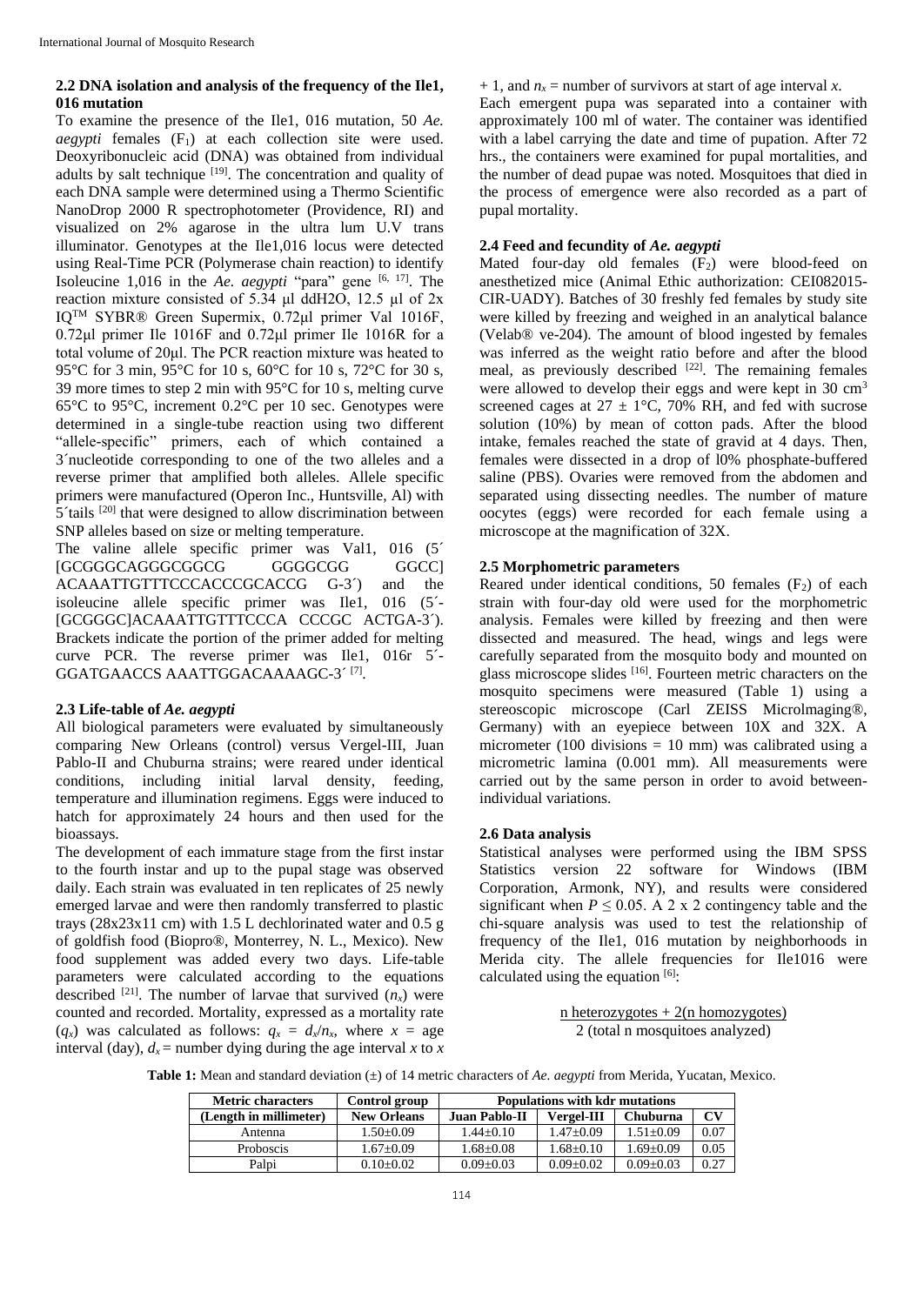| Abdomen     | $2.45 \pm 0.19$ | $2.58 \pm 0.19$ | $2.48 \pm 0.18$ | $2.45 \pm 0.16$ | 0.08 |
|-------------|-----------------|-----------------|-----------------|-----------------|------|
| Wing        | $2.74 \pm 0.16$ | $2.77 \pm 0.05$ | $2.70 \pm 0.17$ | $2.73 \pm 0.15$ | 0.06 |
| Fore femur  | $1.57 \pm 0.09$ | $1.63 \pm 0.06$ | $1.62 \pm 0.10$ | $1.63 \pm 0.06$ | 0.07 |
| Mid femur   | $1.68 \pm 0.13$ | $1.72 \pm 0.09$ | $1.70 \pm 0.12$ | $1.70 \pm 0.10$ | 0.07 |
| Hind femur  | $1.73 \pm 0.13$ | $1.77 \pm 0.08$ | $1.72 + 0.13$   | $1.72 + 0.12$   | 0.07 |
| Fore tibia  | $1.56 \pm 0.08$ | $1.58 + 0.03$   | $1.58 \pm 0.08$ | $1.64 \pm 0.08$ | 0.06 |
| Mid tibia   | $1.74 \pm 0.10$ | $1.76 \pm 0.08$ | $1.78 \pm 0.13$ | $1.80 \pm 0.12$ | 0.07 |
| Hind tibia  | $1.84 + 0.11$   | $1.86 + 0.09$   | $1.84 + 0.13$   | $1.88 + 0.12$   | 0.06 |
| Fore tarsus | $1.90 \pm 0.15$ | $1.98 \pm 0.06$ | $1.95 \pm 0.08$ | $2.04 \pm 0.06$ | 0.07 |
| Mid tarsus  | $2.18+0.14$     | $2.29+0.11$     | $2.23+0.14$     | $2.29+0.14$     | 0.07 |
| Hind tarsus | $3.19 \pm 0.17$ | $3.38 + 0.15$   | $3.24 \pm 0.20$ | $3.32+0.19$     | 0.08 |

CV: Coefficient of variation

The Kaplan-Meier test was used to analyze time in days from newly hatched larvae to adult form for each strain and the survival curves were compared using the log-rank test. To compare the number of eggs and blood ingested at each strain of *Ae. aegypti*, data were submitted to a normality test. Means with a normal distribution were compared by one-way Analysis of Variance (ANOVA) test. Significant results of ANOVA test were followed by a post-hoc Dunnett test for multiple comparisons of means.

The 14 metric characters examined were analyzed with multivariate statistics such as principal component analysis, followed by discriminant function analysis. The measurements were not transformed to preserve the possible influence of differences in the body sizes among strains of *Ae. aegypti*. Bartlett's sphericity test was used to test if k samples were from populations with equal variances. If the samples were from populations with unequal variances, then is rejected the null hypothesis of the test ( $P \leq 0.05$ ), and therefore a principal component analysis was deemed to be appropriate. Principal component analysis was conducted to simplify subsequent analysis of the data. The test is an ordination technique that reduces the number of dimensions (variables) in a set of data, finds linear combinations of the more correlated variables that explain most of the variance, and eventually assigns a component score to each original individual. The analysis generates a set of principal components by weighting all the available variables. The first component explains the most variation; the second explains the next most variation, and so on [23]. Discriminant function analysis which concerns with classification and aims to obtain a small number of useful discriminating variables  $[24]$  was carried out based on the results of the principal component analysis to assess the degree of discrimination between control group and populations with kdr mutations [16, 25]. The ability of this function to identify the metric characters of *Ae.* 

*aegypti* associated with kdr mutations was indicated as the percentage of individuals correctly classified from the sample that generated the function.

## **3. Results**

### **3.1 Frequency of the mutations Ile1, 016**

From all mosquitoes genotyped, we did not find Ile1, 016 homozygotes. The frequency of the heterozygotes (Ile1, 016/Val1, 016) was 34.67% (52/150) and the frequency of the kdr homozygous (Val1,016) was  $65.33$  % (98/150). There was a significant association between kdr mutations and neighborhoods ( $X^2 = 6.06$ , *d. f.* = 2, *P* = 0.04). The frequency of the kdr homozygous (Val1, 016) in all neighborhoods was high, being 76% in Juan Pablo-II, 85% in Chuburna and 87% in Vergel-III.

### **3.2 Life-table of** *Ae. aegypti*

Overall, of the 1,000 newly hatched larvae, 89% (890/1,000) reached adulthood. Survival rate was similar among the control group (New Orleans) and *Ae. aegypti* with kdr homozygous. According to the log-rank test, the estimated hazard curve did not differ significantly between the mean for survival time per strain ( $X^2 = 2.389$ , *d. f.* = 3, *P* = 0.496). The fulltime of development from the first instar up to the adult stage was 15 days for the New Orleans and Vergel-III strains, and 19 and 20 days for the Chuburna and Juan Pablo-II strains, respectively. A mortality of 75% (24/32) in early stages (I-II) of the control group (Table 2) was observed. In *Ae. aegypti* with kdr homozygous (Val1,016), the mortality was present in late stages, ranging from 52% to 73%.

Overall, the percentage of emerged females (48.09%) and males (51.91%) was similar, with slight tendency of males by study site. In the Juan Pablo site, there was more females (55.16%) than males (44.84%) (Table 2).

| <b>Immature stage</b>                                 | <b>New Orleans</b> | <b>Juan Pablo-II</b> | Vergel-III       | Chuburna         |  |  |
|-------------------------------------------------------|--------------------|----------------------|------------------|------------------|--|--|
| Number of death $(\% )$                               |                    |                      |                  |                  |  |  |
| Larvae I                                              | 3(9.38%)           | $2(7.41\%)$          | 4(18.18%)        | 8 (27.59%)       |  |  |
| Larvae II                                             | 21 (65.63%)        | 10 (37.04%)          | $2(9.09\%)$      | 6(20.69%)        |  |  |
| Larvae III                                            | 2(6.25%)           | $2(7.41\%)$          | 5(22.73%)        | 4 (13.79%)       |  |  |
| Larvae IV                                             | $4(12.50\%)$       | 7(25.93%)            | 8 (36.36%)       | $9(31.03\%)$     |  |  |
| Pupae                                                 | 2(6.25%)           | 6(22.22%)            | $3(13.64\%)$     | $2(6.90\%)$      |  |  |
| Total                                                 | 32 (100%)          | 27 (100%)            | 22 (100%)        | 29 (100%)        |  |  |
| Fulltime of immature development (mean $\pm$ in days) |                    |                      |                  |                  |  |  |
| 1 <sup>st</sup> Larvae to Pupae                       | $13.12 \pm 0.33$   | $18 \pm 0.33$        | $13.25 \pm 0.29$ | $17.16 \pm 0.25$ |  |  |
| 1 <sup>st</sup> Larvae to Adults                      | $15.12 \pm 0.33$   | $20+0.29$            | $15.16 \pm 0.29$ | $19 \pm 0.25$    |  |  |
| Number of emerged adults (%)                          |                    |                      |                  |                  |  |  |
| Female                                                | 98 (44.95%)        | 123 (55.16%)         | 102 (44.74%)     | 105(47.51%)      |  |  |
| Male                                                  | 120 (55.05%)       | 100 (44.84%)         | 126 (55.26%)     | 116 (52.49%)     |  |  |
| Total                                                 | 218 (100%)         | 223 (100%)           | 228 (100%)       | 221 (100%)       |  |  |

**Table 2:** Life-table attributes of *Ae. aegypti* associated with the Ile,016 mutation in Merida, Yucatan, Mexico.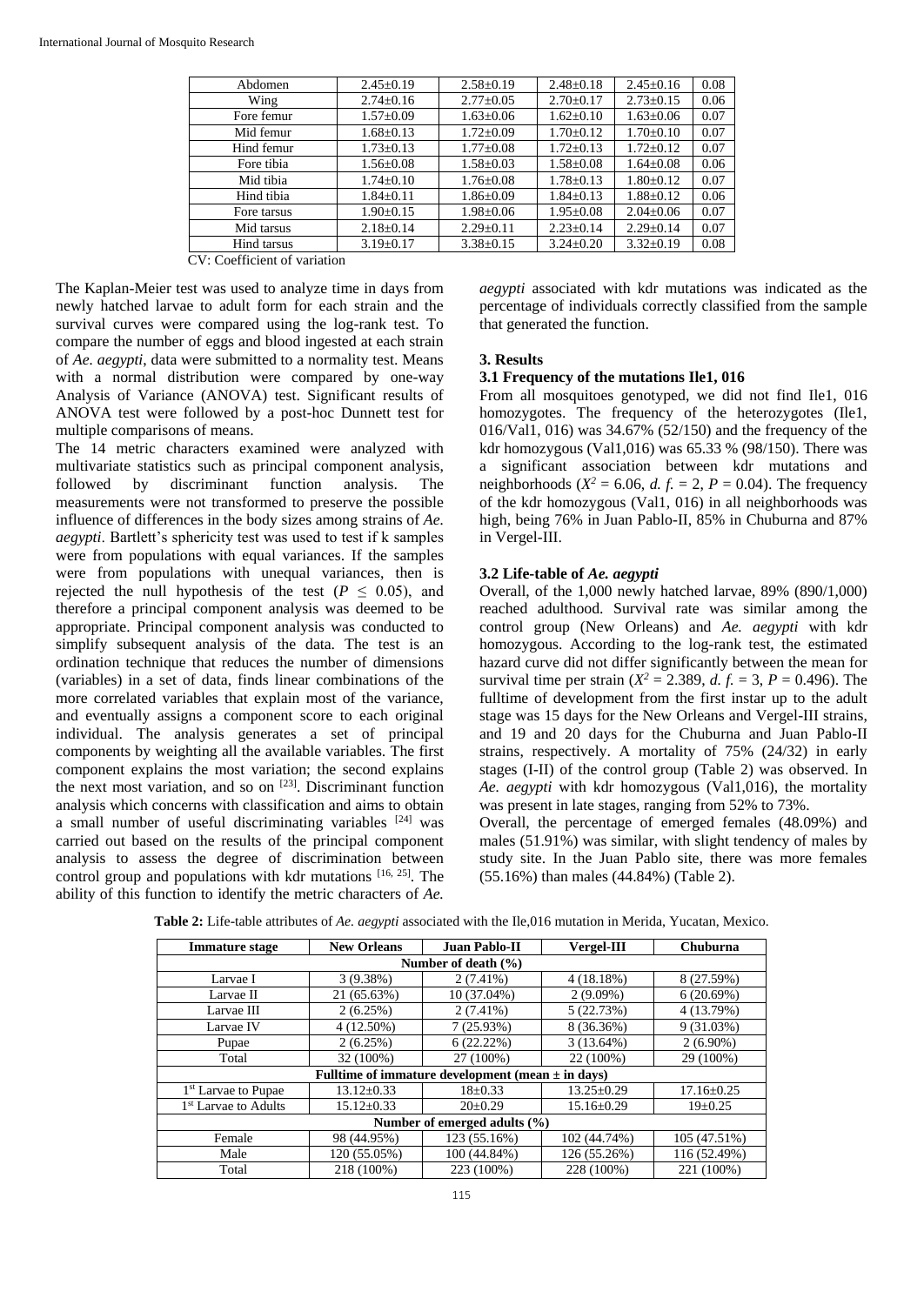#### **3.3 Feed and fecundity of** *Ae. aegypti*

Overall, there was a significant statistical difference among blood ingested per females at each study site (*F* = 13.551, *d. f.*  $= 3$ ,  $P = 0.000$ . *Aedes aegypti* females of Juan Pablo-II ingested less blood (3.98±0.75 µg) compared with Chuburna (4.24 $\pm$ 0.79 µg), Vergel-III (4.79 $\pm$ 0.67 µg) and New Orleans (5.34±1.32 µg). The post hoc Dunnett t-test treated New Orleans as a control group and compared all other strains against it (Juan Pablo-II, Vergel-III and Chuburna). This result revealed that there was a statistical difference between blood ingested per *Ae. aegypti* females of New Orleans versus Juan Pablo-II ( $P \leq 0.05$ ) and Chuburna ( $P \leq 0.05$ ) (Figure 2A).

Overall, there was a significant statistical difference among mean number of eggs per females at each study site  $(F =$ 4.872, *d. f.* = 3, *P* = 0.003). *Aedes aegypti* females of Juan Pablo-II developed a lower mean of eggs (99.27±23.01) compared with females of New Orleans (106.97±23.36), Vergel-III (115.03±15.85), and Chuburna (116.06±14.76). When the mean of eggs from *Ae. aegypti* females was analyzed with the post hoc Dunnett t-test, there was no a significant statistical difference from the control group (New Orleans) and *Ae. aegypti* with kdr homozygous ( $P \geq 0.05$ , Figure 2B). A significant difference was found among number of eggs of *Ae. aegypti* females of Juan Pablo-II versus Chuburna ( $P \le 0.05$ ) and Vergel-III ( $P \le 0.05$ ) strains.



**Fig 2:** Comparison of control group (New Orleans) and natural population of *Ae. aegypti* with the Ile,016 mutation in Merida, Yucatan. (A) Oneway ANOVA test was used to compare the mean of blood ingested per strains of *Ae. aegypti*. (B) One-way ANOVA test was used to compare mean number of eggs per strains of *Ae. aegypti*. The Post Hoc Dunnett t-tests treat one group as a control (New Orleans), and compare all other groups against it (Juan Pablo-II, Vergel-III and Chuburna). Asterisk above the error bars (SE) indicate a significant difference (*P* ≤ 0.05). NS: no significant

## **3.4 Morphometry of** *Ae. aegypti*

Principal component analysis (PCA) was carried out to simplify the analysis of morphometric data (Table 1). The results of this analysis produced two factors that collectively explained 67% of the variation in the morphometric of *Ae. aegypti* females, with a significant Bartlett's sphericity test (*P*  $< 0.001$ ). The first component was heavily loaded (56.43%) by variables with locomotion function, mainly characterized by legs (femur, tibia and tarsus), wings and abdomen (Table 3). The second component (10.57%) was largely influenced by the appendages of the head (proboscis, palpi and antenna). Box and whisker plot was built with the coefficients of PCA1 (Figure 3) and it showed a significant difference between a New Orleans and compared to the *Ae. aegypti* with kdr homozygous (Val1,016) ( $F = 12.47$ ,  $d.f. = 200$ ,  $P = < 0.001$ ). According the overall mean score, *Ae. aegypti* females of the kdr populations had larger body sizes compared with control group (Figure 3A). This result was confirmed by the post hoc Dunnett test that revealed a significant difference among *Ae. aegypti* females of New Orleans compared with Juan Pablo-II (*P* < 0.001), Vergel-III (*P* < 0.001) and Chuburna (*P* < 0.001). Although the variance explained by PCA2 was comparatively lower (~10%), its analysis showed a significant difference between control group and strains with kdr homozygous (Val1,016) ( $F = 6.18$ ,  $d.f. = 200$ ,  $P = 6.001$ ). In contrast to the first component, in PCA2, *Ae. aegypti* females of the

control group had larger length the antenna, palpi, and proboscis compared with kdr homozygous (Figure 3B). The post hoc Dunnett test revealed a significant difference among females of New Orleans compared with Juan Pablo-II (*P* < 0.001), Vergel-III (*P* < 0.001) and Chuburna (*P* < 0.001).

**Table 3:** Principal component analysis of metric characters of *Ae. aegypti* to discriminate between control and populations with kdr mutations in Merida, Yucatan, Mexico.

| Metric characters | <b>Coefficients</b> |                  |  |
|-------------------|---------------------|------------------|--|
|                   | PCA1                | PCA <sub>2</sub> |  |
| Fore femur        | $^{a}$ 0.819        | 0.056            |  |
| Mid tarsus        | $^{a}$ 0.808        | 0.214            |  |
| Mid tibia         | $^{a}$ 0.793        | 0.272            |  |
| Mid femur         | $^{a}$ 0.748        | 0.378            |  |
| Fore tibia        | $^{a}$ 0.748        | 0.126            |  |
| Hind tibia        | $^{a}$ 0.742        | 0.382            |  |
| Fore tarsus       | $^{a}$ 0.700        | 0.055            |  |
| Hind tarsus       | $^{a}$ 0.693        | 0.158            |  |
| Hind femur        | $^{a}$ 0.686        | 0.340            |  |
| Wing              | $^{a}$ 0.636        | $^{a}$ 0.501     |  |
| Abdomen           | $^{a}$ 0.545        | 0.393            |  |
| Palpi             | $-0.029$            | $^{a}$ 0.798     |  |
| Proboscis         | 0.411               | $^{a}$ 0.744     |  |
| Antenna           | 0.205               | $^{a}$ 0.708     |  |

The percentage variation for each component is PCA1 (56.43%) and PCA2 (10.57%). The coefficients are sorted by decreasing magnitude at each component. <sup>a</sup>Scores > 0.5.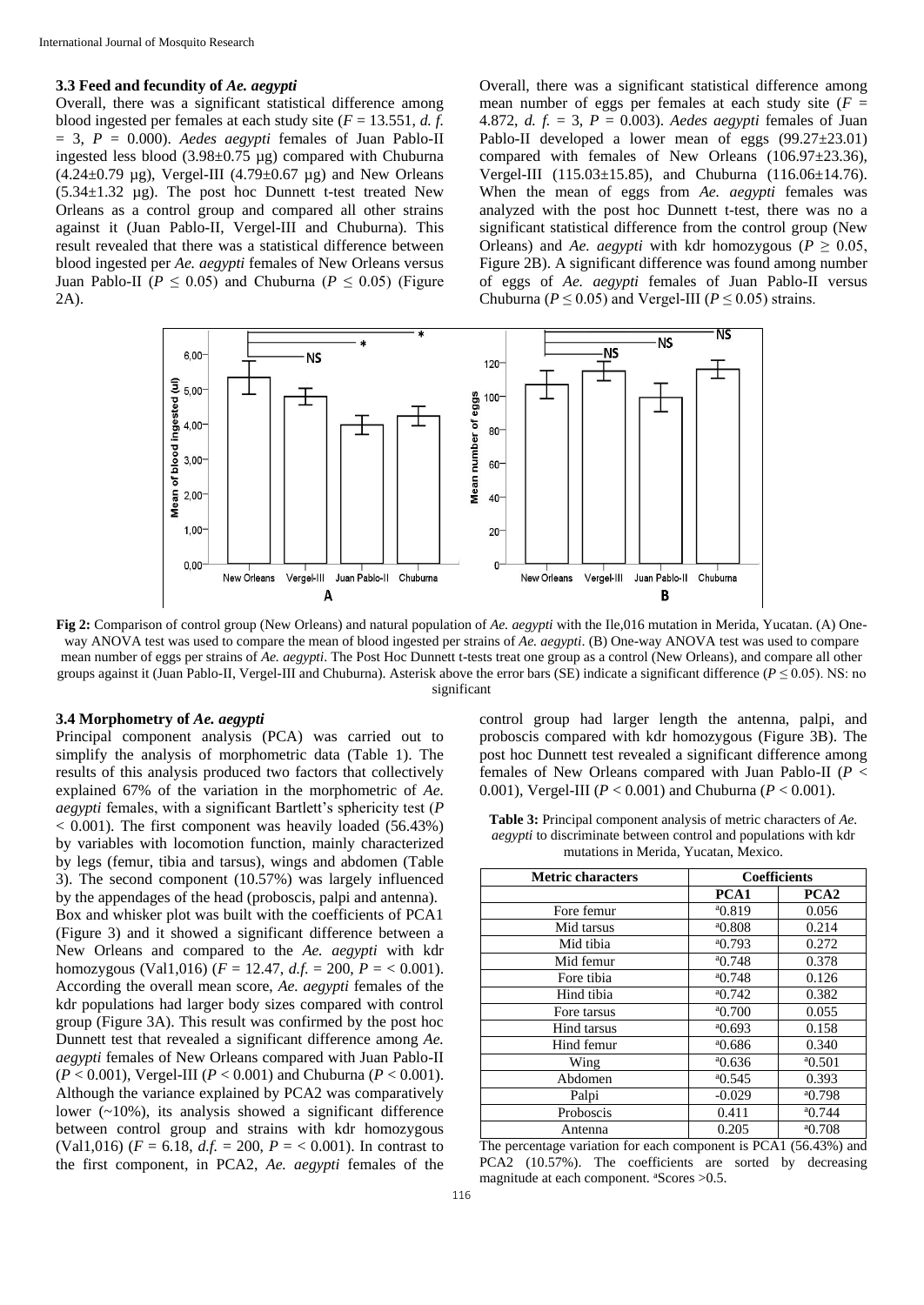

**Fig 3:** Box and whisker plot of the scores of principal components. A) PCA1 (56.43% explained variance) of the control group and populations with kdr mutations; B) PCA2 (10.57% explained variance). Value zero on the y-axis is the grand centroid (overall mean of the component score). \*Control group

Multiple discriminant analysis was used to analyze the 11 metric characters which emerged from PCA1 because they comprised most influential characters for morphometry of *Ae. aegypti* females (Table 3). The characters used were: wing, abdomen, femur (fore, mid and hind), tibia (fore, mid and hind) and tarsus (fore, mid and hind). When these characters were subjected to discriminant function analysis, three functions were derived, being the first function most significant to discriminate between groups. The canonical correlation coefficient was 0.63; this finding suggests a good correlation between the discriminant function and the original variables, allowing differentiation among strains of *Ae. aegypti*. In addition, was estimated a low Wilks' Lambda of 0.36 and the chi-square was highly significant  $(X^2 = 192.59)$ ,  $d.f. = 33$ ,  $P < 0.001$ ), thus it is possible to accept that the means of the groups (centroids) are different. It was also observed by tests of equality of group means that the length of abdomen, fore femur, fore tibia, fore tarsus, mid tarsus and hind tarsus are statistically significant ( $P < 0.001$ ). These results suggest that there was a difference among strains

according of the morphometric data and it can be used to discriminate between control group and *Ae. aegypti* with kdr homozygous (Val1,016). The unstandardized coefficients (Table 4) showed that the variables that most influenced the separation in decreasing order were fore tarsus, fore tibia, fore femur, hind tarsus, hind tibia (with positive values), wing and hind femur (with negative values). Moreover, it was observed that 62.5% of original grouped cases were correctly classified. Standardized coefficients of the canonical discriminant functions yielded three functions per strains. The first function distinguishes mainly *Ae. aegypti* females from Vergel-III and Chuburna (whose centroids values are positive) from the New Orleans and Juan Pablo-II strains (whose centroids values are negative). Based on these results and the unstandardized score, we can assume that the long lengths of the fore tarsus, fore tibia, mid tarsus, fore femur, hind tibia, hind tarsus belong to females of Vergel-III and Chuburna compared to the New Orleans and Juan Pablo-II strains that had shorter lengths of the wing and hind femur (Table 5).

**Table 4:** Discriminant function estimated of metric characters of *Ae. aegypti* between control and populations with kdr mutations in Merida, Yucatan, Mexico.

| Metric characters (Length in millimeter) | Tests of equality of group means |        |                | <b>Discriminant function coefficients</b> |                       |  |
|------------------------------------------|----------------------------------|--------|----------------|-------------------------------------------|-----------------------|--|
|                                          | Wilks' Lambda                    | F      | <b>P-value</b> | <b>Standardized</b>                       | <b>Unstandardized</b> |  |
| Fore tarsus                              | 0.762                            | 20.382 | 0.000          | 0.749                                     | $*8.483$              |  |
| Fore tibia                               | 0.862                            | 10.450 | 0.000          | 0.470                                     | $*6.393$              |  |
| Mid tarsus                               | 0.896                            | 7.604  | 0.000          | 0.287                                     |                       |  |
| Fore femur                               | 0.864                            | 10.241 | 0.000          | 0.222                                     | $*2.249$              |  |
| Hind tibia                               | 0.976                            | 1.607  | 0.189          | 0.189                                     | $*0.461$              |  |
| Hind tarsus                              | 0.857                            | 10.938 | 0.000          | 0.157                                     | $*1.372$              |  |
| Wing                                     | 0.963                            | 2.525  | 0.059          | $-0.567$                                  | $* -4.587$            |  |
| Hind femur                               | 0.967                            | 2.224  | 0.087          | $-0.503$                                  | $* -4.480$            |  |
| Mid femur                                | 0.976                            | 1.605  | 0.190          | $-0.331$                                  |                       |  |
| Abdomen                                  | 0.923                            | 5.443  | 0.001          | $-0.131$                                  |                       |  |
| Mid tibia                                | 0.963                            | 2.499  | 0.061          | $-0.008$                                  |                       |  |
| **Constant                               |                                  |        |                |                                           | $*$ - 15.509          |  |

\*Variables that most influenced the separation between control group (New Orleans) and populations with kdr mutations.

\*\*Constant of the unstandardized coefficient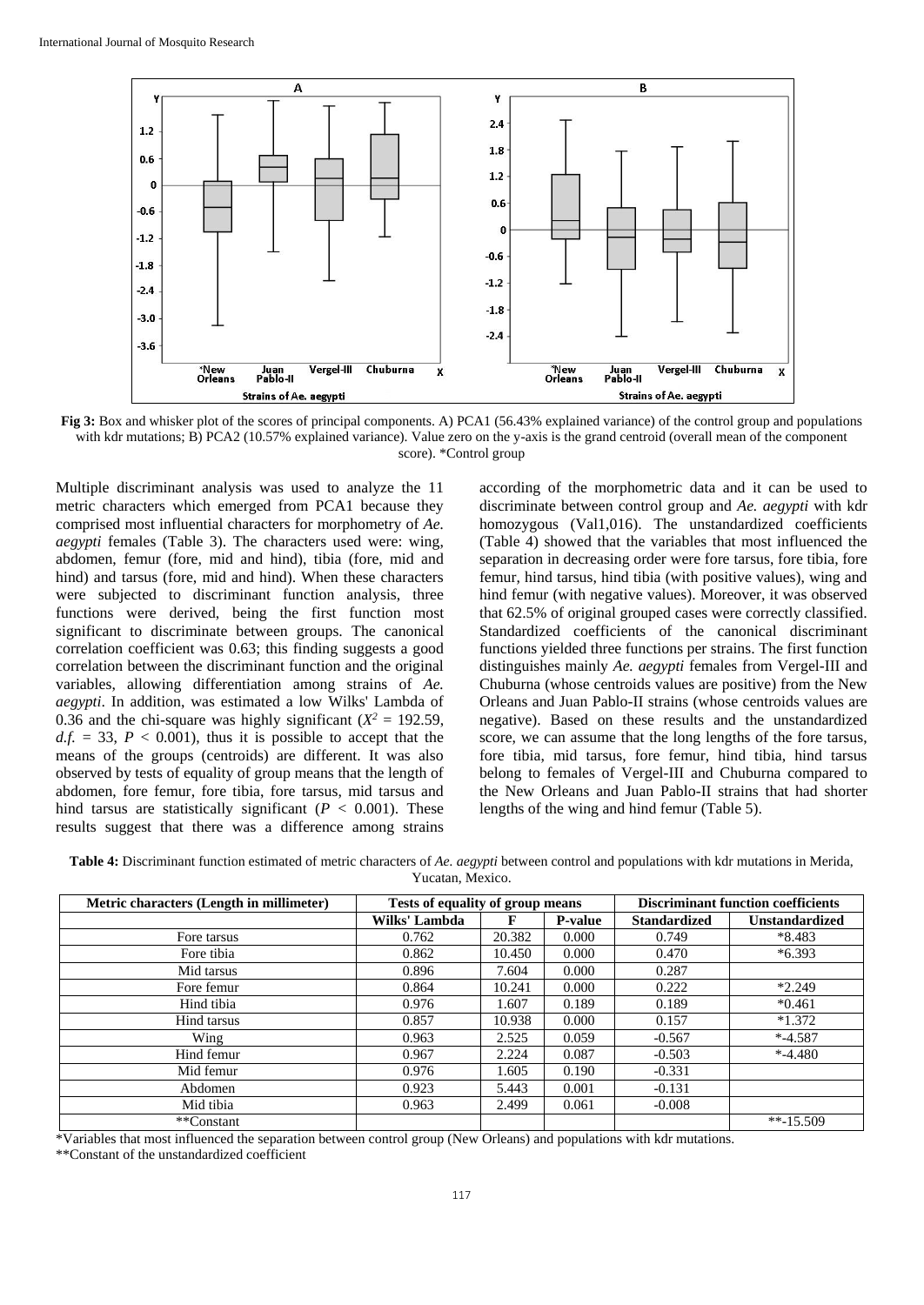| <b>Table 5:</b> Standardized coefficients of the canonical discriminant |  |
|-------------------------------------------------------------------------|--|
| functions at each strain of Ae. <i>aegypti</i> females.                 |  |

| <b>Strains</b> | <b>Functions at group centroids</b> |          |          |  |  |
|----------------|-------------------------------------|----------|----------|--|--|
|                |                                     |          |          |  |  |
| New Orleans    | $-1.083$                            | $-0.549$ | 0.276    |  |  |
| $Vergel-III$   | 0.065                               | $-0.167$ | $-0.706$ |  |  |
| Juan Pablo-II  | $-0.192$                            | 1.035    | 0.126    |  |  |
| Chuburna       | 1 210                               | -0.319   | ገ 305    |  |  |

## **4. Discussion**

Previous studies carried out in Mexico have provided evidence that increased levels of esterases  $(\alpha$ - and  $\beta$ -) and glutathione S-transferase is related with resistance to permethrin, and deltamethrin in *Ae. aegypti* populations [26, 27] . In bioassay, it has been observed that not all mosquitoes containing a mutant allele are phenotypically resistant to pyrethroid [28]. However, it has been documented that natural populations of *Ae. aegypti* from the city are resistant to deltamethrin and permethrin  $[6, 8, 17, 28]$ . Resistance to chlorpyrifos has also been reported [28]. Studies of enzymatic mechanisms and target-site insensitivity suggest that the widespread use of permethrin has conferred cross-resistance with organophosphates  $[26-27]$ , currently used in mosquitocontrol programs in Mexico such as chlorpyrifos. In Merida, houses sprayed with deltamethrin did not reduce the presence of *Ae. aegypti*. However, bendiocarb (carbamate) spraying led to a significant reduction in *Ae. aegypti* abundance during a 3 month period with an average efficacy of 60% [29]. In our study, the frequency of kdr homozygous (Val1, 016) was high in all sites. In Chuburna, we expected to find low frequency of Ile1016 in *Ae. aegypti*, because it is an area with low dengue virus transmission and the application of insecticides is low compared with Juan Pablo-II and Vergel-III. Saavedra-Rodriguez et al. [17] reviewed the gene flow of insecticideresistant genes in the Yucatan State and concluded that in areas where insecticides are no longer applied, the frequencies of resistance alleles has declined. In addition to the indoor residual spraying, the most likely explanation for the high frequency of kdr homozygous (Val1,016) is in part due to the extensive use of household insecticides (i.e., insecticide aerosol spray cans) in Yucatan and the use of deltamethrintreated curtains in houses [4, 30].

In some cases, it is not possible to generalize the resistance effects on immature development. In *Ae. aegypti,* ~5% of larval mortality is due to genetic deficiencies irrespective of environmental circumstances  $[31]$ . In this study, the high frequency of kdr homozygous (Val1, 016) did not affect the survival rate of natural population of *Ae. aegypti*. Survival was similar among control group (New Orleans) and kdr populations; ranging from 0.87 to 0.91. In contrast with our results, Diniz *et al.* <sup>[10]</sup> found that in Brazil only 60% of *Ae*. *aegypti* larvae resistant to insecticide temephos reached the adult stage. It is common that the highest mortality among the immature larval forms usually occurs during the first two larval stages [32]. In this regard, the larvae mortality in the control group was 75% (24/32) in early stages (I-II), while in *Ae. aegypti* with kdr homozygous (Val1,016), the mortality was present in late stages, and ranged from 52% to 73%. This is a fitness cost disadvantage in *Ae. aegypti* because late stages such as the pupae is considered that has lower mortality and therefore is a better proxy for the abundance of emerging adults<sup>[33]</sup>.

On the other hand, time of development is a primary aspect of fitness in disseminating mosquito populations. In the field, a slower development increases the chances of larvae predation, parasitism or even breeding site destruction  $[9, 22]$ . In the present study, there was a significant delay of 4 and 5 days in larval development of the Chuburna and Juan Pablo-II strains, respectively, compared with the control group. Our results are consistent with those of Brito *et al*. [22] who demonstrated that the kdr mutations (Ile1016 +Cys1534) have a negative effect on larval development time of *Ae. aegypti* from Brazil. However, in another study carried out in Thailand, *Ae. aegypti* associated with permethrin resistance did not have a negative impact on larval development, pupation success, and adult emergence [13]. Further studies are needed to quantify the fitness cost in priority areas with presence of this vector and with intensive use of chemical insecticides. Previous studies showed no significant differences between female and male of Ae. *aegypti* associated with resistance to insecticides <sup>[9, 10, 14].</sup> These results agree with our findings, sex ratio was in accordance with the  $\sim$ 1:1 expected values in all groups evaluated.

Under optimum conditions of development (i.e., food, temperature, humidity and without intra- or inter-specific competition), adult *Ae. aegypti* females are able to ingest up to 6.6  $\mu$ g of human blood  $^{[34]}$ . In the present study, there was a statistically significant difference between blood ingested per *Ae. aegypti* females of control group (New Orleans) compared with Juan Pablo-II and Chuburna strains (Figure 2A). Our results are consistent with previous studies by Brito *et al*. [22] who found a significant reduction of the relative amount of ingested blood of *Ae. aegypti* associated with pyrethroid resistance. A similar situation was observed by Martins *et al*. [9] working with *Ae. aegypti* females after pyrethroid selection. Interestingly, reduced blood intake has also been observed in *Ae. aegypti* associated with temephos resistance [12]. In the present study, we found no evidences that the kdr mutations interfered with egg laying. This was surprising, since the number of eggs is generally directly related to the amount of ingested blood. These results are in accordance with those of Plernsub et al. [13] who did not find differences between mean numbers of eggs laid by *Ae. aegypti* females associated to permethrin resistance and the control group. Conversely, Brito et al. <sup>[22]</sup> reported that fewer *Ae. aegypti* females associated to kdr mutations laid eggs in smaller amounts compared to susceptible strain. Previous studies have shown that deltamethrin resistance caused reproductive disadvantage in the selected strains of *Ae. aegypti* [9, 11]. These authors found a significant reduction in fecundity and fertility in comparison to their control. Early studies, also had confirmed lower oviposition rates in a malathion-resistant strain of *Ae. aegypti* [35]. A significant decrease in the fecundity rates of *Ae. aegypti* after treatments with pyrethroids [36] such as cyfluthrin and fenfluthrin has also been reported [37].

Wing length is often used in mosquitoes as an estimator of body size <sup>[34]</sup>. Plernsub *et al*. <sup>[13]</sup> found that the mean wing length of *Ae. aegypti* females associated to permethrin resistance was significantly smaller than control group. Diniz *et al*. [10] also found small *Ae. aegypti* females associated to temephos resistance. However, Jaramillo *et al*. [14] suggest that the wing centroid size, rather than wing length is a better estimator of global size, because it detects size changes in all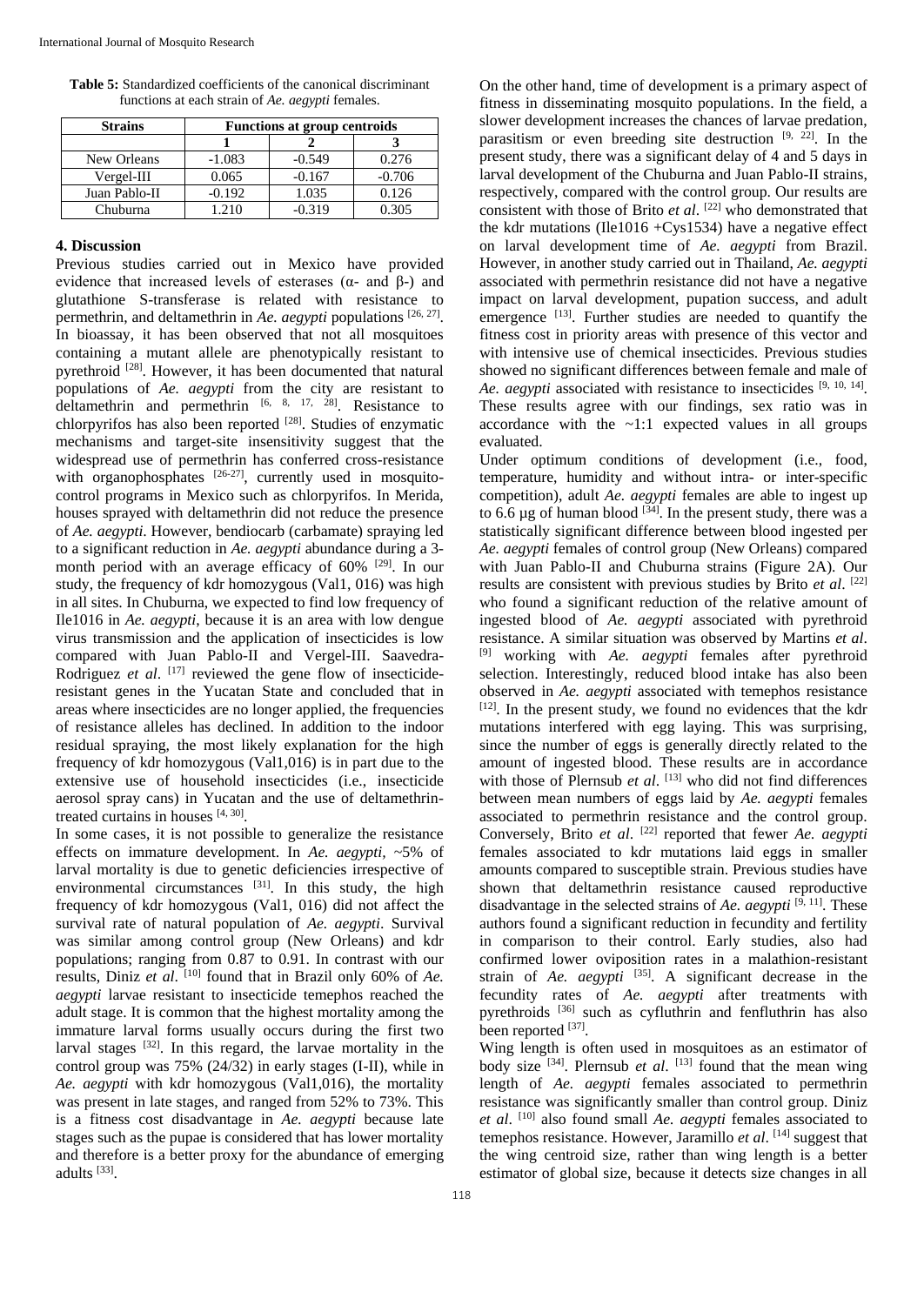directions, not only along the largest axis of wing. These authors found that wing shape was strongly correlated with resistance levels to lambda-cyhalothrin in field population of *Ae. aegypti*. Additionally, most of the *Ae. aegypti* that exhibited higher resistance included the smaller individuals. Diniz et al. <sup>[10]</sup> reported that wing shape also varied significantly between *Ae. aegypti* females associated to temephos resistance and the control group. To the best of our knowledge, this is the first work that evaluates the effect of site targeted mutation Ile016 over body size of *Ae. aegypti* females. According to the score of principal component analysis, *Ae. aegypti* females with kdr homozygous (Val1,016) had larger body sizes compared with control group. These results suggest that there was a difference according of the morphometric data, where the variables that most influenced the separation are fore tarsus, fore tibia, fore femur, hind tarsus, hind tibia, wing and hind femur. The legs are the first structures to come in contact with residual insecticides and probably have modified their cuticular wall to reduce the entry of insecticides. Thickening of the integument as a mechanism of resistance to insecticides is recognized phenomenon in insects [38, 39], and recently Balabanidou *et al*. [39] have observed that the overall cuticle thickness of legs of *Anopheles gambie* was significantly higher in the pyrethroid resistant strains than in the control group, and that the internalization of deltamethrin was ∼50% slower. Lilly *et al*. [38] also found that the Bed bug *Cimex lectularius* associated to resistance with lambda-cyhalothrin has a higher mean cuticle thickness compared with the control group and cuticle thickness positively correlated with increasing time-toknockdown.

## **5. Conclusions**

Our study revealed that the Ile1, 016 mutation is highly present in natural populations of *Ae. aegypti* from Merida, Yucatan, which is associated with the resistance to pyrethroids. Furthermore, it clear that the adaptive disadvantages in populations with kdr homozygous (Val1, 016), were particularly reflected in the reproductive parameters, especially in delay of the larval development, higher mortality in late stages, and decrease in blood ingested. Conversely, they have a larger body sizes, probably as a strategy that can minimize deficits related to the survival and reproduction of the *Ae. aegypti* females. This has epidemiological relevance because larger *Ae. aegypti* females ingest twice the volume of blood during feeding and can be more efficient vectors in terms of their physiologic capability to acquire arbovirus infection orally. The absence of bioassays and biochemical tests to evaluate behavior and physiological status are limitations of the present study. However, we provide data on the presence of genetic mutations in natural populations of *Ae. aegypti* from Merida, Yucatan, Mexico, which could help to ensure more effective and efficient use of available resources for vector control.

## **6. Acknowledgments**

We thank the laboratory staff at Arbovirologia of Universidad Autonoma de Yucatan for assistance with mosquito collections. The study was supported in part by the Consejo Nacional de Ciencia y Tecnologia de Mexico grant INFR-2014-01-225046.

## **7. References**

- 1. Garcia-Rejon JE, Lorono-Pino MA, Farfan-Ale JA, Flores-Flores L, Rosado-Paredes EP, Rivero-Cardenas N, *et al*. Dengue virus-infected *Aedes aegypti* in the home environment. Am J Trop Med Hyg. 2008; 79:940-950.
- 2. Cigarroa-Toledo N, Blitvich BJ, Cetina-Trejo RC, Talavera-Aguilar LG, Baak-Baak CM, Torres-Chable OM, *et al*. Chikungunya Virus in Febrile Humans and *Aedes aegypti* Mosquitoes, Yucatan, Mexico. Emerg Infect Dis, 2016. doi: 10.3201/eid2210.152087.
- 3. Guerbois M, Fernandez-Salas I, Azar SR, Danis-Lozano R, Alpuche-Aranda CM, Leal G, *et al*. Outbreak of Zika virus infection, Chiapas State, Mexico, 2015, and first confirmed transmission by *Aedes aegypti* mosquitoes in the Americas. J Infect Dis. 2016; 214(9):1349-1356.
- 4. Loroño-Pino MA, Chan-Dzul YN, Zapata-Gil R, Carrillo-Solis C, Uitz-Mena A, Garcia-Rejon J, *et al*. Household use of insecticide consumer products in a dengue-endemic area in Mexico. Trop Med Int Health. 2014; 19:1267-1275.
- 5. Dantes HG, Farfan-Ale JA, Sarti E. Epidemiological trends of dengue disease in Mexico (2000-2011): a systematic literature search and analysis. PLoS Negl Trop Dis. 2014; 8:e3158.
- 6. Garcia GP, Flores AE, Fernandez-Salas I, Saavedra-Rodriguez K, Reyes-Solis G, Lozano-Fuentes S, *et al*. Recent rapid rise of a permethrin knock down resistance allele in *Aedes aegypti* in Mexico. PLoS Negl Trop. 2009; 3:e531.
- 7. Saavedra-Rodriguez K, Urdaneta-Marquez L, Rajatileka S, Moulton M, Flores AE, Fernandez-Salas I, *et al*. A mutation in the voltage-gated sodium channel gene associated with pyrethroid resistance in Latin American *Aedes aegypti*. Insect Mol Biol. 2007; 16:785-798.
- 8. Vera-Maloof FZ, Saavedra-Rodriguez K, Elizondo-Quiroga AE, Lozano-Fuentes S, Black Iv WC. Coevolution of the Ile1, 016 and Cys1, 534 Mutations in the Voltage Gated Sodium Channel Gene of *Aedes aegypti* in Mexico. PLoS Negl Trop. 2015; 9: e0004263.
- 9. Martins AJ, Ribeiro CD, Bellinato DF, Peixoto AA, Valle D, Lima JB. Effect of insecticide resistance on development, longevity and reproduction of field or laboratory selected *Aedes aegypti* populations. PLoS Negl Trop. 2012; 7:e31889.
- 10. Diniz DF. de Melo-Santos MA, Santos EM, Beserra EB, Helvecio E, de Carvalho-Leandro D, *et al*. Fitness cost in field and laboratory *Aedes aegypti* populations associated with resistance to the insecticide temephos. Parasit Vectors. 2015; doi: 10.1186/s13071-015-1276-5.
- 11. Kumar S, Thomas A, Samuel T, Sahgal A, Verma A, Pillai MK. Diminished reproductive fitness associated with the deltamethrin resistance in an Indian strain of dengue vector mosquito, *Aedes aegypti* L. Trop Biomed. 2009; 26:155-164.
- 12. Belinato TA, Martins AJ, Valle D. Fitness evaluation of two Brazilian *Aedes aegypti* field populations with distinct levels of resistance to the organophosphate temephos. Mem Inst Oswaldo Cruz. 2012; 107:916-922.
- 13. Plernsub S, Stenhouse SA, Tippawangkosol P, Lumjuan N, Yanola J, Choochote W, Somboon P. Relative developmental and reproductive fitness associated with F1534C homozygous knockdown resistant gene in *Aedes*